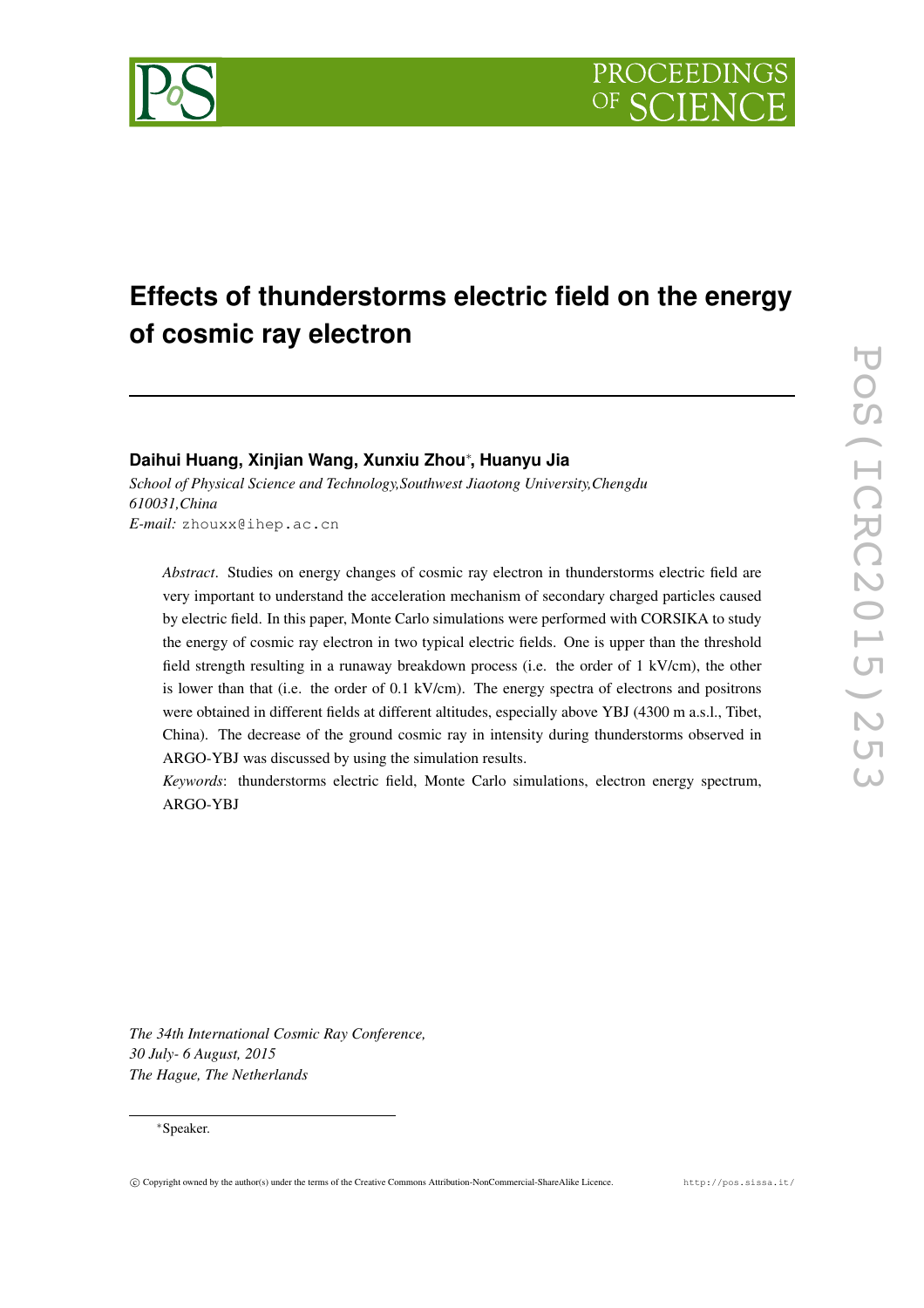## 1. Introduction

The atmospheric electric field can change the intensity of the extensive air shower (EAS) by accelerating or decelerating the charged particles. Especially during thunderstorms, the electric field with strength of the order up to 1 kV/cm may appear [ 1]. In 1925, Wilson [ 2] suggested that the strong electric field in the thunderstorms can cause observable effects on electron which has very tiny mass in the secondary cosmic ray. When the electron gains more energy from the electric field than it loses in various interactions with air, the energy of the electron will increase and lead to the occurrence of "runaway" electron. However, the conventional critical electric field strength to start this process is quite high  $(\sim 10 \text{ kV/cm})$  and was never measured in thunderclouds [3]. Gurevich et al. [ 4] proposed a new breakdown mechanism based on a relativistic runaway electron avalanche (RREA) in 1992. Marshall et al.[ 5] and Dwyer [ 6] pointed out that this threshold field is of the order ∼1 kV/cm, about an order of magnitude lower than that needed for a conventional breakdown. The knocked-out electrons from the collisions of shower particles with air molecules or atoms are accelerated in the thunderstorms electric field. Under optimal conditions [ 7], they can gain enough energy, then the free electrons may become runaway and ionize further molecules, which results in avalanche process. The RREA process is believed to be the reasonable explanation of the initiation of lightning.

For years, scientists have carried out lots of ground-based experiments to detect the thunderstorm ground enhancements (TGEs) [8] and masses of satellite-borne experiments to investigate the terrestrial gamma flashes (TGFs) [ 9 , 10], trying to find the high-energy electrons accelerating by the thunderstorms electric field or the high-energy rays radiated by bremsstrahlung.

Buitink et al.[ 7] found that the particle count rates increased in the field of 1 kV/cm by simulating the primary proton with energy higher than  $10^{16}$  eV. They also obtained the energy spectra of electrons and positrons at different altitudes. Vanyan et al.[ 9] discussed the energy spectra of the electrons and photons in the uniform electric fields 1.7-2.0 kV/cm by simulating the RREA process. Chilingarian et al.[11] introduced two component models of the TGE origin by recovering the energy spectra of electrons and gamma rays from the thunderclouds, the RREA process and the modification of energy spectra (MOS) process. Recently, an analytical approach for calculating energy spectra of relativistic runaway electron avalanches in air has been proposed by Cramer et al.[12]. In their work, the energy spectra of the runaway electron population and the dependence of electron avalanche development on properties were discussed in detail. They found that the diffusion in energy space helped maintain an exponential energy spectrum for electric field that approaches the runaway electron threshold field.

Several detection researches on correlations between the intensity of the ground cosmic ray and the thunderstorms electric field were carried out at YBJ (4300 m a.s.l., Tibet, China) [13 , 14]. They found that the particle count rates were not always increase in the field, in some cases it would decline. In this work, Monte Carlo simulations were performed with CORSIKA to study the effects of thunderstorms electric field on the energy of electrons and positrons in secondary particles at altitudes from 6400 to 4400 m.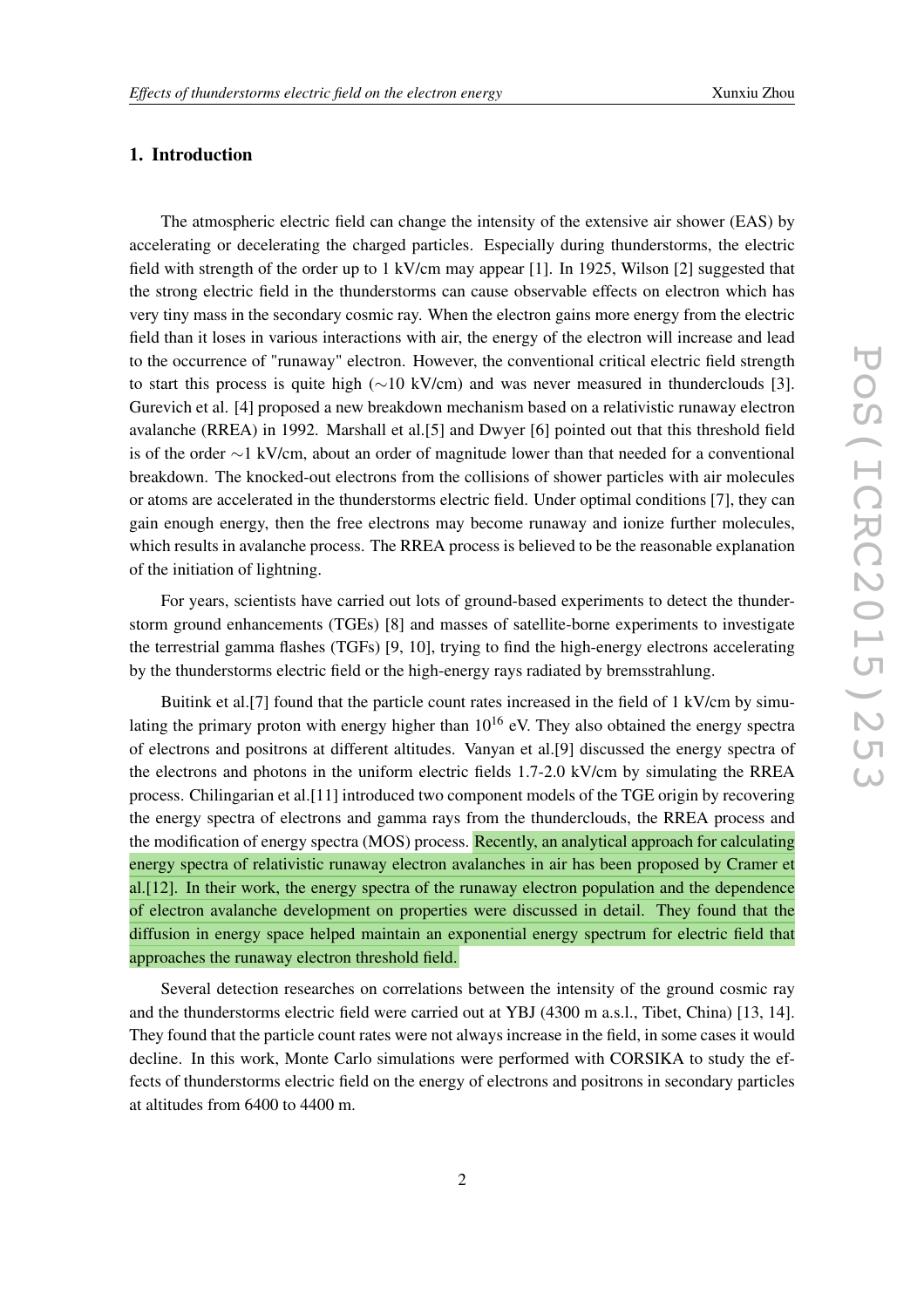#### 2. Simulation setup

CORSIKA is a detailed Monte Carlo program to study the evolution and properties of extensive air showers in the atmosphere [15]. In this work, we simulated the energy spectra of the electrons in different fields by using CORSIKA 7.3700. The primary particle is a vertical 770 GeV proton. QGSJETII-04 was used for the high-energy hadronic interactions while GHEISHA for the low energy ones. Since electrons and positrons predominate in the secondary charged particles of the cosmic rays, and the apparent acceleration (or deceleration) of electric field on electrons (or positrons) is more obvious, the effects of electric field on electrons (or positrons) were properly taken into account in this work.

It has been found that the strength of the thunderstorms electric field can be high up to 1 kV/cm or even higher at YBJ. In our simulations, the electric field distributes from 6400 to 4400 m. It can be calculated the threshold field of the RREA process at 4400 m is higher than 1.6 kV/cm by using the formula proposed by Symbalisty et al. [16].

### 3. Simulation results

In order to get clues in the mechanism of electron acceleration in the thunderclouds, we chose two typical electric fields to discuss the accelerating mechanism by analyzing the longitudinal development and energy distribution of secondary charged particles. One is above the critical field of the RREA process (i.e.  $\pm 1.7$  kV/cm) and the other is the field below this threshold (i.e.  $\pm 0.4$ kV/cm). In view of the acceleration of the field, we set the energy cutoff below which electrons and positrons are discarded at 0.1 MeV in the simulation.

#### 3.1 The longitudinal development of secondary particles

In our work, we took for granted the positive field was downward. In the positive field (pointed downward), the positrons (or electrons) are accelerated (or decelerated) downward, and dependent on the strength of the field, the fluxes of electrons and positrons reaching earth surface may exhibit significant amplification.

#### 3.1.1 The longitudinal development of particles in electric field strength of 1.7 kV/cm

Figs.1-2 show the simulation results in electric field strength of 1.7 kV/cm, which is above the threshold field of the RREA process. The number of electrons (or positrons) is plotted as a function of atmospheric depth. The blue and red lines represent the development of electrons and positrons, respectively. The dashed lines correspond to the absence of an electric field and the solid lines correspond to the presence of a field. As shown in Fig.1, the number of positrons exceeds the number of electrons in the positive field (accelerating the positrons), causing a positive charge excess. The sum of electrons and positrons increases obviously. In Fig.2, we can apparently see an explosive increase in the number of electrons when the negative field is switched on. High up in the atmosphere, the number of electrons increases exponentially, and reaching a maximum at an atmospheric depth  $\sim$ 560 g/cm<sup>2</sup>. The energy cutoff at 0.1 MeV in our simulations may be of influence to the location of the maximum. These results are consistent with the theory of relativistic runaway electron avalanche (RREA).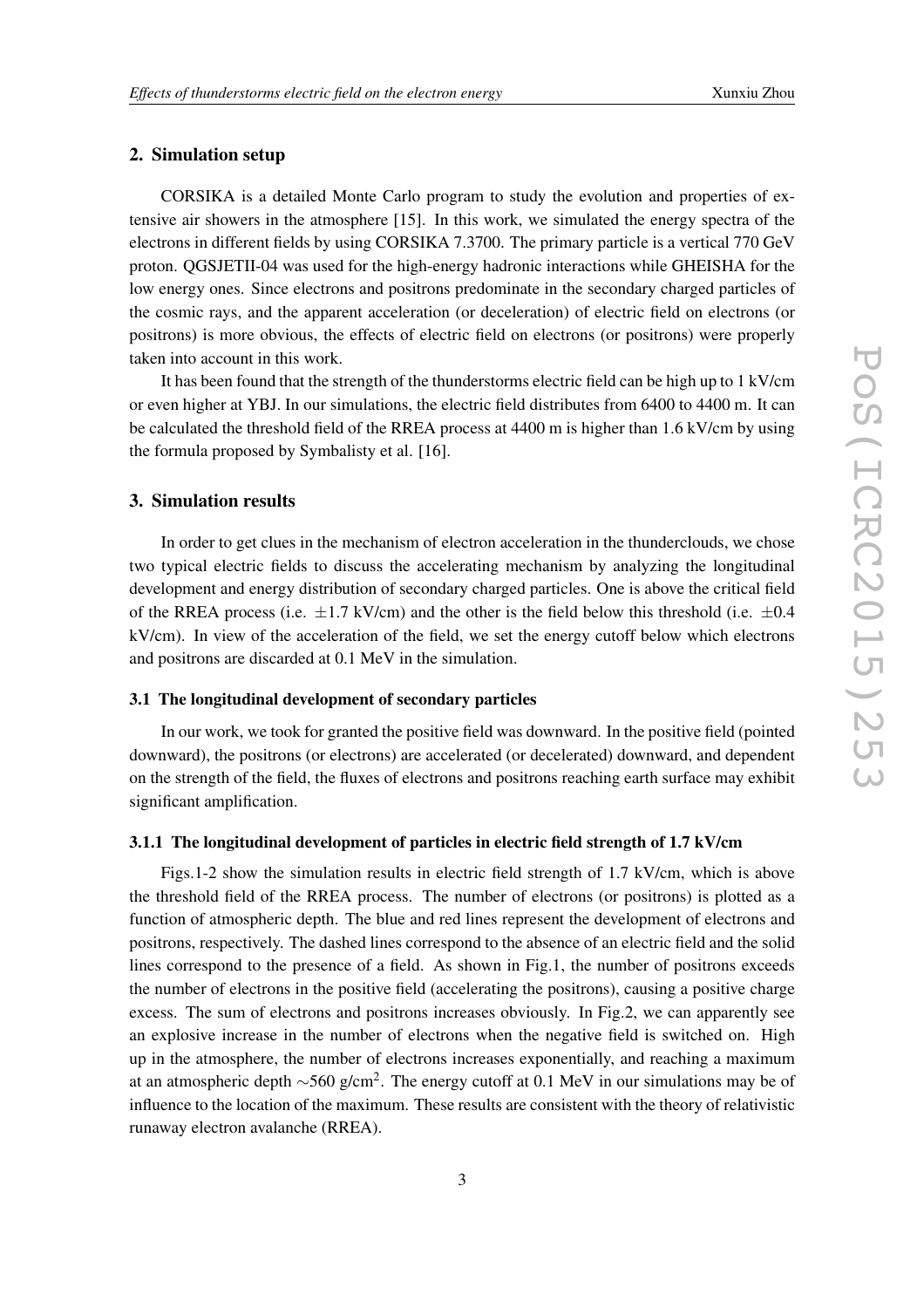





E=-1.7kV/cm distribution at 4.4km-6.4km

Fig. 1: Number of electrons and positrons as a function of atmospheric depth in an electric field of 1.7 kV/cm. (electric field area:  $457-599$  g/cm<sup>2</sup>)

Fig. 2: Number of electrons and positrons as a function of atmospheric depth in an electric field of -1.7 kV/cm. (electric field area:  $457-599$  g/cm<sup>2</sup>)

#### 3.1.2 The longitudinal development of particles in electric field strength of 0.4 kV/cm

In Fig.3, the total number of electrons and positrons is plotted as a function of atmospheric depth in electric field strength of 0.4 kV/cm, which is far below the threshold field of the RREA process. The black dashed line is the evolution of electrons and positrons in absence of an electric field. The red and blue lines represent that in 0.4 kV/cm and -0.4 kV/cm, respectively. As we can see from Fig.3, the total population of electrons and positrons increases in negative electric field. While in the positive field, a certain degree decline occurs. Our simulations have the similar phenomenon with the experimental observations of ARGO-YBJ.

#### 3.2 The energy spectra of electrons and positrons

It is well known that the slowing-down force of an electron in the air varies with its energy [17]. As low energetic electrons propagate through air, they lose their energies predominately from ionization losses. The drag force decreases with an increase of the energy. Electrons with initial kinetic energies larger than the threshold value,  $\varepsilon_{th}$  ( $\sim$ 1 MeV, suggested by Gurevich [18]), may run away. Conversely, high energetic electrons lose energies mostly due to radiative losses such as bremsstrahlung. While the energy exceeds the maximum value <sup>ε</sup>*max* (described by Buitink et al. [ 7]), the energy radiation losses dominate. Namely, electrons with initial kinetic energy ranging from  $\varepsilon$ <sub>th</sub> to  $\varepsilon$ <sub>max</sub>, may be accelerated in applied field. Beyond this energy value, electrons lose energy rapidly.

In order to understand the acceleration mechanism of secondary charged particles caused by electric field inside the thunderclouds, Monte Carlo simulations were performed with CORSIKA to study the energy spectra of cosmic ray particles in two typical electric fields (-1.7 kV/cm and 0.4 kV/cm), as described in the following.

#### 3.2.1 The energy spectra of electrons and positrons in strong electric field

At first, we compared the energy distribution of electrons with positrons at the altitude of 4400 m in the absence of a field. As shown in Fig.4, in low energy range ( $\sim$ 1-7 MeV), the ratio of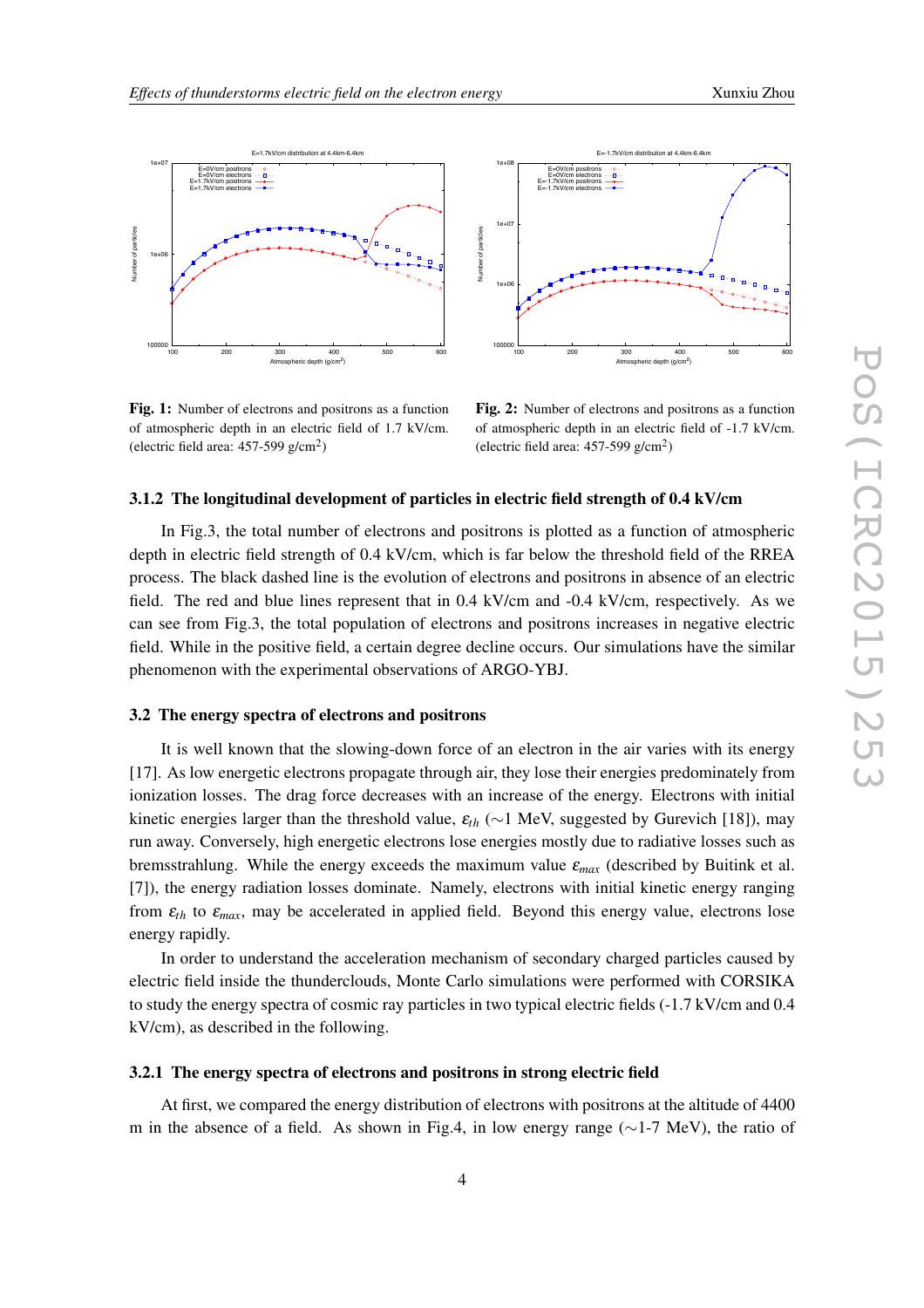electrons is larger than the ratio of positrons of the same energies. So the number of electrons with energies below 7 MeV is significantly larger than the positrons. But the situation is reversed in higher energy range. That is to say that the ratio of positrons becomes more dominant and the number of positrons with energies above 7 MeV is larger. Based on the analysis above, it is easy to understand why the electric field alters the intensity of electrons more significantly than the intensity of the positrons.



Fig. 3: Total number of electrons and positrons as a function of atmospheric depth in electric field strength of 0.4 kV/cm. (electric field area:  $457-599$  g/cm<sup>2</sup>)

Fig. 4: The ratio distribution of electrons and positrons in energy range 1-30 MeV as a function of energy in absence of a field at the altitude of 4400 m

Fig.5 shows the energy distribution of electrons and positrons at the altitude of 4400 m in the electric field of -1.7 kV/cm. The same shower in absence of a field is plotted for reference. The two vertical lines represent special energies. The solid line is the maximum energy  $\varepsilon_{max}$ , the main effect of the particle acceleration is expected to occur below this energy, and no significant change is expected above this energy. We can see in Fig.5 that  $\varepsilon_{max} \sim 60$  MeV at the altitude of 4400 m in -1.7 kV/cm. The dashed line represents the critical energy  $\varepsilon_c \sim 25$ MeV. When the energy is below  $\varepsilon_c$ , the particle multiplication comes from RREA process. In the range 1-25 MeV, the energy spectrum can be fitted by exponential function. While the energy is above  $\varepsilon_c$ , the particle experiences a normal accelerating process. At 25-60 MeV, the spectrum becomes power law. It means that there are two modes of particle generation. Seen from Fig.5, the RREA mode with maximal energy of electrons is  $\sim$ 25 MeV and the normal mode accelerates electrons up to  $\sim$ 60 MeV. The normal accelerating mode regime is fast fading after 60 MeV. As for positrons, the number of the same energy declines due to the deceleration of the negative field. Compared with the electrons, the electric effects on the positrons is not obvious due to the number of the latter with lower energy is far fewer than the former.

Fig.6 shows energy distribution of electrons in different fields at the altitude of 4400 m. The spectrum shapes of the electron in -1.7 kV/cm and -1.8 kV/cm are similar, but the flux and the maximum energy  $\varepsilon_{max}$  increase with the increasing field. It is in agreement with previous results [ 7]. We also notice that the spectrum shape in -1.5 kV/cm is different from the others. Because the field strength of 1.5 kV/cm is smaller than the threshold electric field, the particles in this field do not undergo the RREA process. The different types of field give rise to the different spectrum shapes.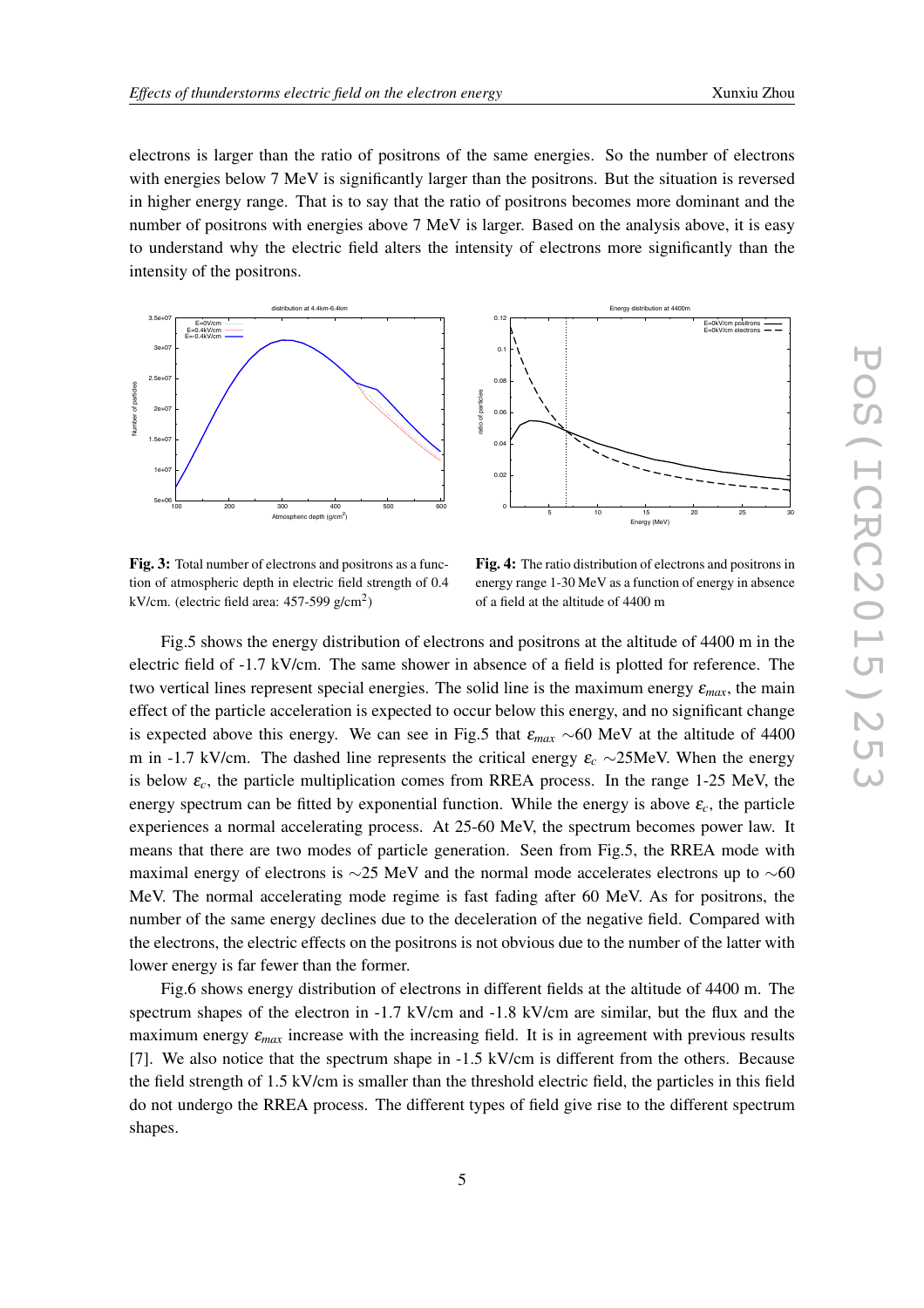Fig.7 indicates the variation of the energy distribution of electrons at different altitudes. The electric field is switched on from the altitude of 6400 m. From the figure, we can see the flux increases with the increasing electric field length and the maximum energy  $\varepsilon_{max}$  becomes greater as well. The acceleration effects of the field length on particles are quite obvious.





Fig. 5: Energy distribution of electrons and positrons in electric field of -1.7 kV/cm and the same in absence of a field at the altitude of 4400 m

Fig. 6: Electron energy spectra at 4400 m altitude in different fields



Fig. 7: Electron energy spectra at different altitudes in an electric field of -1.7 kV/cm

#### 3.2.2 The energy spectra of electrons and positrons in an electric field of 0.4 kV/cm

As shown in Fig.8, the positrons are accelerated and the electrons are decelerated in the positive field. The red bold line corresponds to the change number of the positrons, and the dashed blue line to the change of the electrons and the continuous thin line to the change of total particles. We can see in Fig.8 that the increased number of positrons is apparently smaller than the decreased number of electrons of the same energies especially when the energy is below 20 MeV. There are two main factors may be taking into consideration. One is that the electric field has more obvious effects on the electrons which have smaller energy than the positrons. The other is that the number of positrons is less than the number of electrons due to Compton scattering effect. As a result, the change of the total number of positrons and electrons is negative in the energy range 1-20 MeV.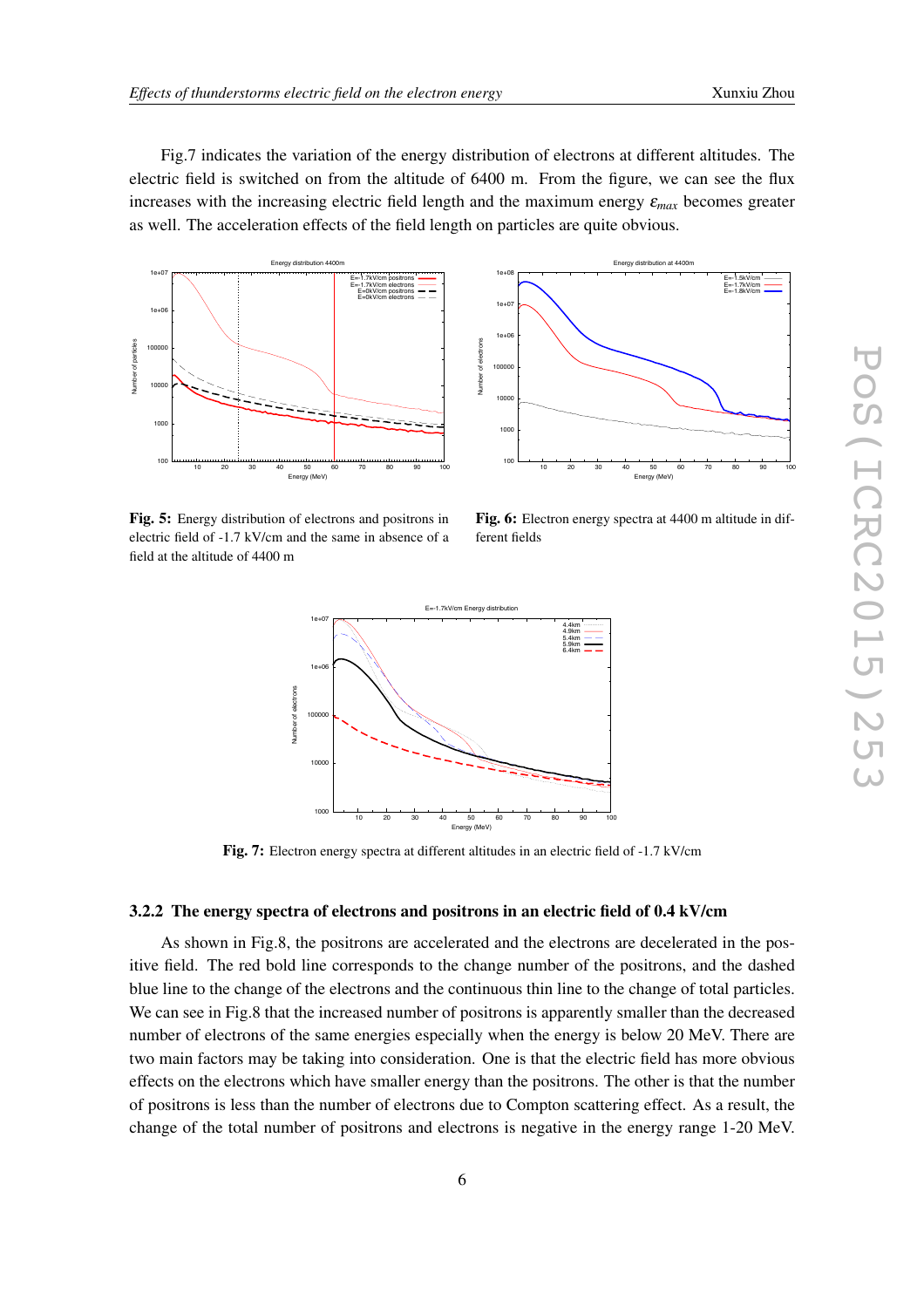While the energy is above 20 MeV, the effect of the electric field on electrons (or positrons) is very small. That is, the total number will decline in positive field of 0.4 kV/cm. The simulation results support the experimental observations of ARGO-YBJ.

Fig.9 shows the variation of the energy distribution of positrons in an electric field of 0.4 kV/cm at different altitudes. The electric field is switched on from the altitude of 6400 m. The flux of the positrons does not vary obviously; it decreases with the increasing electric field length. This result seems to be in contradiction to the result in strong field which is upper than the threshold field of the RREA process. It is reasonable because the energy gains from the small field are too weak to compensate the energy losses due to ionization in air with the decreasing altitude. However, when the applied field is strong enough, the energy gains become bigger and bigger with the increasing electric field length, leading to the enhancement of the particle flux.



Fig. 8: The change of particle number as a function of energy in an electric field of 0.4 kV/cm at the altitude of 4400m

 1e+06 4.4km 4.9km 5.4km 5.9km 6.4km 100000 Number of positrons Number of positron  $100$  1000 10 20 30 40 50 60 70 80 90 100 Energy (MeV)

E=0.4kV/cm Energy dist

Fig. 9: Positron energy spectra at different altitudes in an electric field of 0.4 kV/cm

#### 4. Conclusion

In this paper, Monte Carlo simulations were performed with CORSIKA to study the effects of thunderstorms electric field on electrons and positrons in secondary particles. We chose two typical electric fields to analyze the accelerating mechanism of secondary charged particles at altitudes from 6400 to 4400 m. One is above the critical field of the RREA process  $(\pm 1.7 \text{ kV/cm})$  and the other is the field below this threshold  $(\pm 0.4 \text{ kV/cm})$ .

The intensity of electrons increases exponentially in an electric field of -1.7 kV/cm, which is consistent with the theory of relativistic runaway electron avalanche (RREA). Through analyzing the energy distribution of the electrons, we can see there are two modes of the acceleration in strong field. The RREA mode with maximal energy of electrons is  $\sim$ 25 MeV and the normal mode accelerates electrons up to  $\sim$ 60 MeV. The normal accelerating mode regime is fast fading after 60 MeV. We also discussed energy distribution of electrons in different negative fields at the altitude of 4400 m and the same in negative field of 1.7 kV/cm at different altitudes.

In a positive electric field strength of 0.4 kV/cm, the total number of electrons and positrons declines to some extent. Seen from the energy distribution, the total number of the electrons and